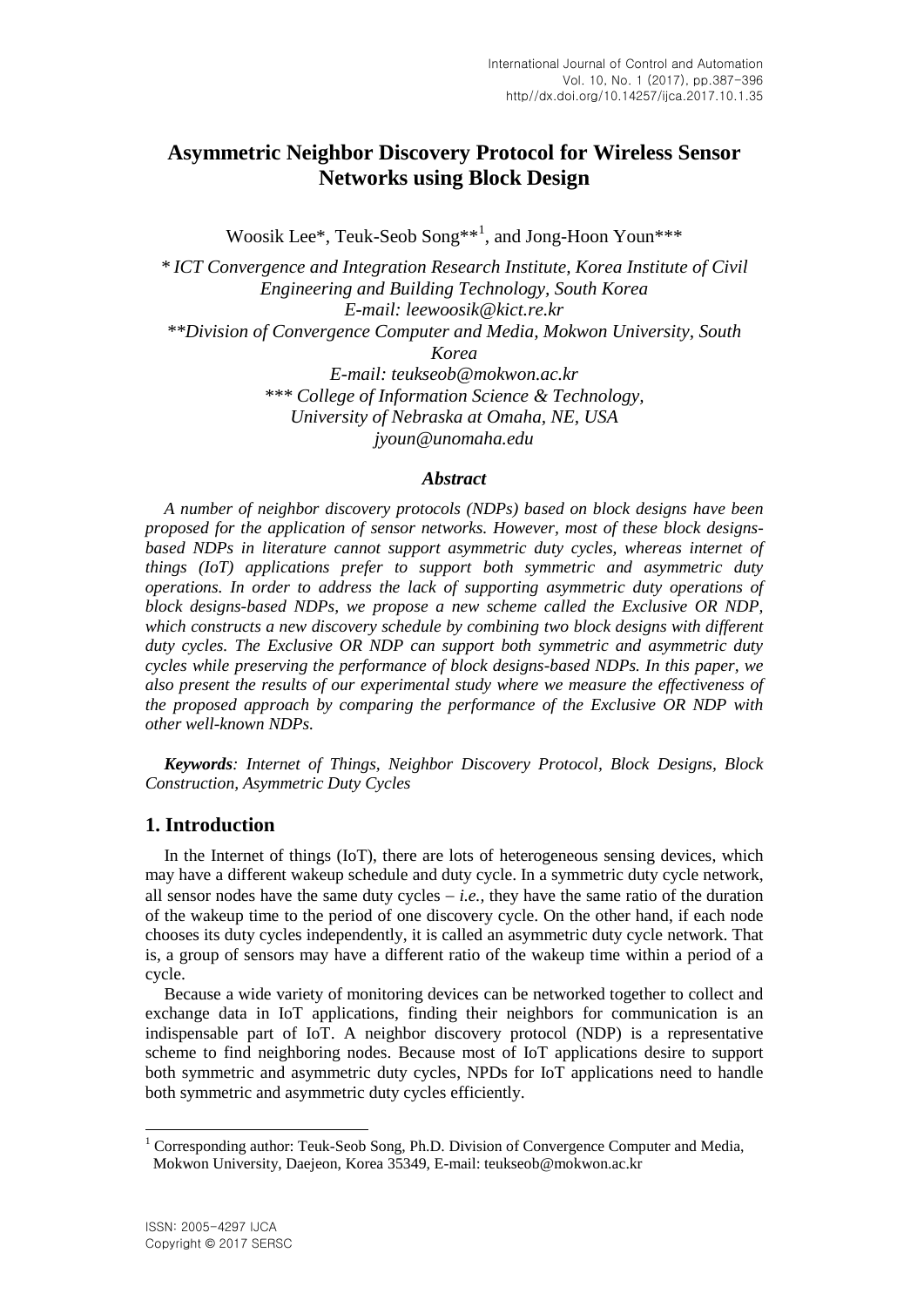In a symmetric duty cycle network, it was proved that a block designs-based approach is an optimal solution [5] to a neighbor discovery problem in terms of latency and energy consumption. However, the block-based NDP has one critical limitation in applying to neighbor discovery of IoT applications. In a typical IoT application, the duty cycle of wireless devices can be configured independently based on the application requirements and the amount of available power resources. Therefore, the lack of supporting neighbor discovery in asymmetric networks is a huge limitation of the block designs-based NDP. In this paper, we propose a new neighbor discovery scheme called the Exclusive OR-based NDP, which reduces the number of active slots while preserving the total length of the discovery cycle. Therefore, the number of active slots in the Exclusive OR-based NDP is smaller than that of the OR-based NDP, and the cycle length of the proposed approach is equal to that of the OR-based NDP.

This paper is organized as follows. Section 2 shows related works on NDPs. In Section 3, we introduce a new asymmetric scheduling method using block designs. In Section 4, we illustrate our simulation environment and compare the performance of prominent NDPs with the proposed method. Finally, we conclude this paper in Section 5.

## **2. Related Works**

Due to the increasing popularity of IoT applications in various fields, the importance and need of power saving neighbor discovery techniques have increased recently. In this section, we summarize previous research works focusing on the development of neighbor discovery scheduling for wireless sensor networks.

In [4], the authors proposed a scheduling method that uses  $n \times n$  grid, called a quorum based neighbor discovery protocol. Since the method is simple, it can be applied to various systems easily. In Figure 1 (A), an example of the quorum based NDP with *n*=16 is shown. The sensor node  $u_1$  wakes up at the slots listed in the first row and the second column of the  $4 \times 4$  grid, and  $u_2$  wakes up during the slots located in the third row and the third column of the grid. If the sensor  $u_1$  and  $u_2$  are synchronized, both of them wake up at the slots indexed 2 and 9. Thus, they can communicate with each other during these slots. Although the quorum-based approach guarantees the existence of common active slots between any pair of neighboring nodes, all sensors in the network must have the same duty cycle. Later, Zhang *et al*. proposed an optimal neighbor discovery protocol by using the combinatorial theory and block designs [8]. The authors also proved that the proposed block designs-based NDP is a theoretically optimal solution for neighbor discovery. Although the block designs based discovery scheduling method produces a theoretical optimal solution for neighbor discovery in a symmetric sensor network, it cannot be applied to asymmetric networks. So, in [3], an asymmetric neighbor discovery protocol for wireless sensor networks using two prime numbers was introduced, and a neighbor discovery protocol using only one prime number was proposed in [5]. In [5], the authors showed their method was more efficient than the method using a pair of prime numbers.

Recently, in [17], Choi *et al*, introduced a new neighbor discovery protocol called BAND based on the block design concept. Although BAND was a variation of the block designs-based scheme, it supports a more diverse set of duty cycles than the original method. Figure 1 (B) shows an example of BAND. To construct a new discovery schedule, it combines two binary incomplete block designs (BIBDs); one is called a base design and the other is called a replace design. In Figure 1 (B), the base design is a (4,3, 2)-BIBD, and the replace deign is a (3,2,1)-BIBD. Thus, the resulting schedule length is  $4 \times 3 = 12$ , and the number of active slots are  $3 \times 2 = 6$ . For any two sensors using an arbitrary row from the  $12\times12$  grid shown in Figure 1 (B) for neighbor discovery, they have at least one common active slot due to the properties of BIBDs [17]. However, BAND [17] comes with the same weakness; it supports symmetric networks only. In [14],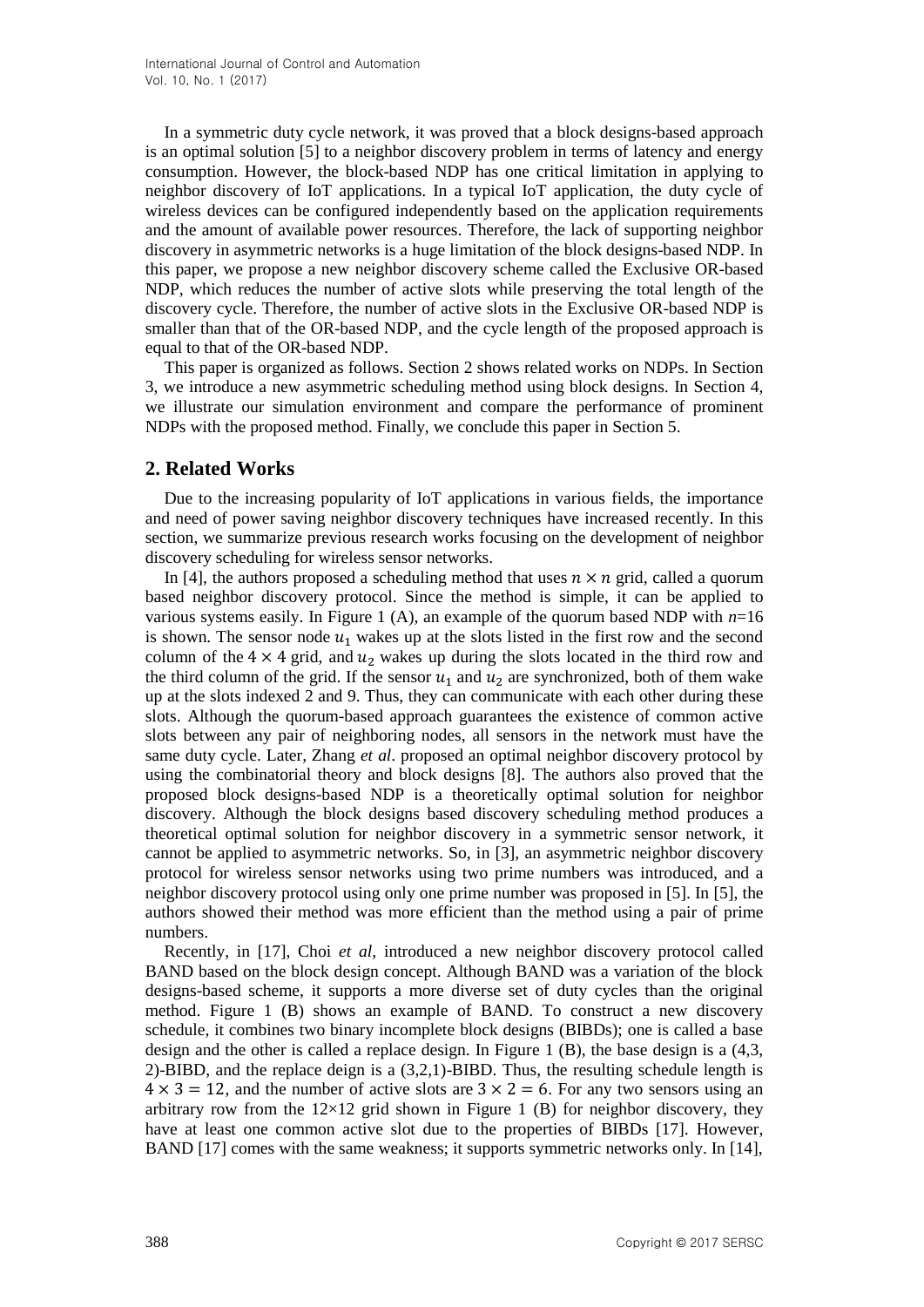Lee *et al*, introduced a new approach called an OR-based neighbor discovery protocol that can support both symmetric and asymmetric neighbor discovery in sensor networks. In [15], they further extended the block design based method using a prime number in order to support a network with asymmetric duty cycles. However, the method extends the length of the discovery cycle significantly, and the discovery latency may increase considerably in the worst case.



**Figure 1. (A) An Example of the Grid Quorum based NDP [4] and (B) the BIBD based BAND NDP [17].**

In this paper, we propose a new NDP for asymmetric networks using block designs. The duty cycle of the proposed approach is lower than that of the OR-based method. As the duty cycle is very tightly related to the power consumption of the network, the proposed method is more energy efficient than previous approaches in literature. Furthermore, our method does not increase the length of the discovery cycle, although it reduces the number of active slots. Therefore, our approach can support asymmetric neighbor discovery without compromising the worst case latency and energy efficiency.

## **3. Asymmetric Scheduling Method using Block Design**

This section introduces the relationship between asymmetric neighbor discovery and BIBD-based block designs [9]. First of all, we introduce two definitions related to combinatorial block designs.

*Definition 1.* A design is a pair  $(X, \mathcal{A})$  such that the following properties are satisfied:

*X* is a set of elements called points, and

*A* is a collection (*i.e.,* multiset) of nonempty subsets of *X* called blocks.

Balanced Incomplete Block Design (BIBD) is a well-studied type of designs that are applicable to various applications such as software testing, geometry, and cryptography  $[17]$ .

*Definition 2.* Let  $v, k$ , and  $\lambda$  be positive integers such that  $v > k \ge 2$ . A  $(v, k, \lambda)$ -Balanced Incomplete Block Design (which we abbreviate to  $(v, k, \lambda)$ -BIBD) is a design  $(X, \lambda)$ *A*) such that the following properties are satisfied:

- 1)  $|X| = v$ ,
- 2) Each block contains exactly *k* points, and

3) Every pair of distinct points is contained in exactly *λ* blocks.

For instance, let the set  $X = \{1,2,3,4,5,6,7\}$  be given, and let the multiset A  $=\{\{1,2,4\},\{2,3,5\},\{3,4,6\},\{4,5,7\},\{1,5,6\},\{2,6,7\},\{1,3,7\}\}\$ be given. Then, we can easily see that the design  $(X, \mathcal{A})$  satisfies three properties listed in Definition 2. Thus,  $(X, \mathcal{A})$  is a  $(7,3,1)$ -BIBD. Note that a  $(7,3,1)$ -BIBD is not unique. For the given multiset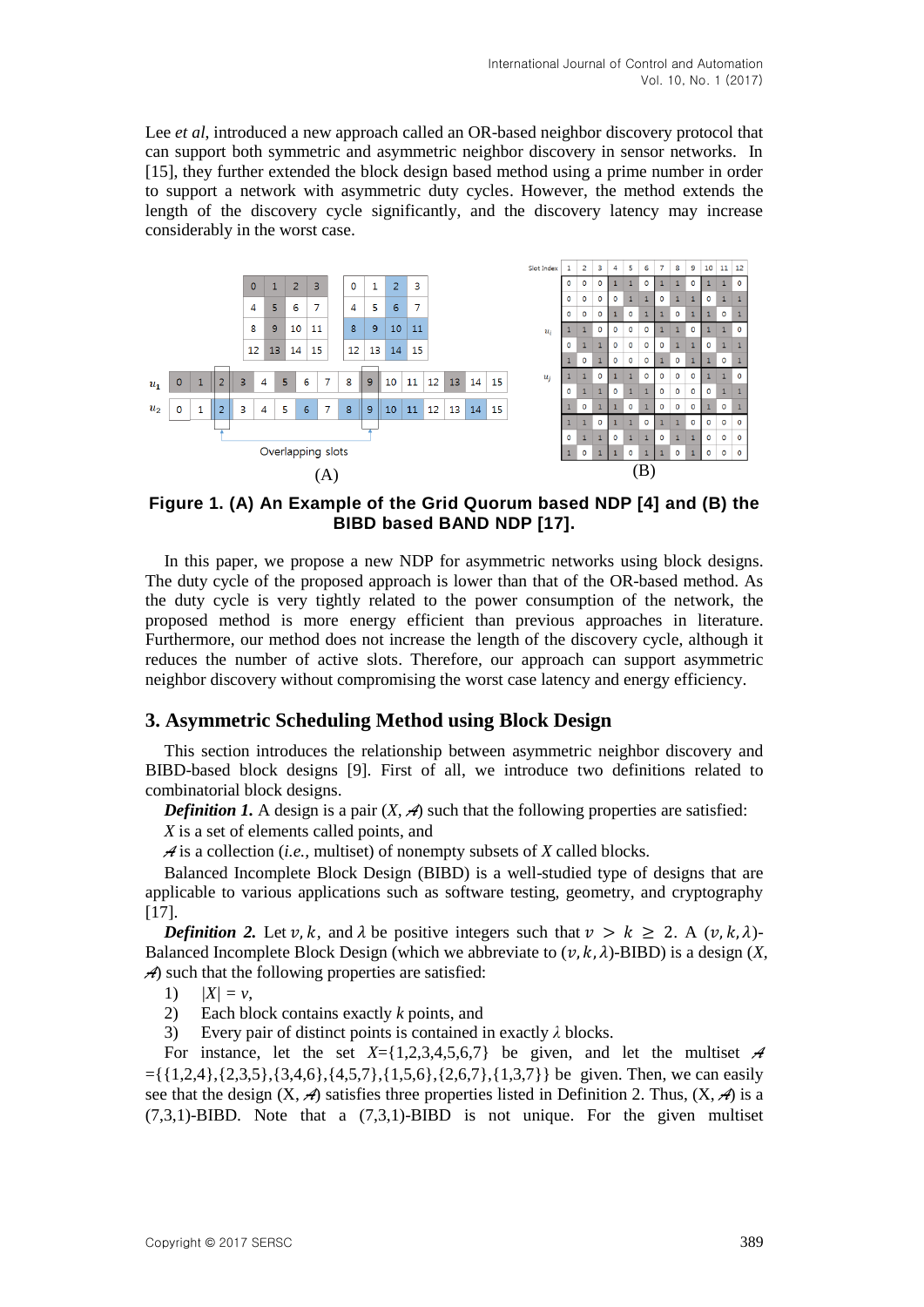$A' = \{\{1,2,3\}, \{1,4,5\}, \{1,6,7\}, \{2,4,6\}, \{2,5,7\}, \{3,4,7\}, \{3,5,6\}\}\$ , the  $(X, A')$  also satisfies the properties 1), 2) and 3) in Definition 2. Thus,  $(X, \mathcal{A}')$  is also a (7,3,1)-BIBD.

According to the results of the study on block designs, for given positive numbers  $v, k$ , and  $\lambda$ , the existence of  $(v, k, \lambda)$ -BIBDs is not known. However, if h is a power of a prime, the existence of  $(h^2 + h + 1, h + 1, 1)$ -BIBD is proved [9]. It is a special case of  $\lambda = 1$  in the  $(v, k, \lambda)$ -BIBD. Due to the guaranteed availability of  $(h^2 + h + 1, h + 1, 1)$ -BIBDs, in this study, we focus on the design of neighbor discovery schedules based on  $(h^2)$  $1, h + 1, 1$ )-BIBDs.

We assume a wireless sensor toggles the active and sleep modes during the neighbor discovery process. These modes can be denoted by a binary number, where "1" represents the active mode, and "0" represents the sleep mode.

*Definition 3.* Suppose that a wireless sensor node *u* has a discovery schedule with a cycle *T*, we denote *u*'s discovery schedule as a sequence  $S_u^T =$  such that for all *i* in [1, *T*] and  $a_i = 0$  or 1. In  $S_u^T$ , the  $i^{th}$  binary number represents the  $i^{th}$  discovery slot in the cycle *T*. When  $a_i = 1$ , the  $i^t$ discovery slot is called as an active slot where the sensor *u* must stay awake, whereas the sensor turns off its radio during the  $i^{th}$  slot, called a sleep slot, if  $a_i = 0$ .

Note that a sensor needs to repeat the discovery schedule a number of times during the discovery phase. This is because a pair of neighboring sensors may not be able to discover each other during their overlapped active slots due to a message collision, channel interference or impulsive noise. Therefore, the sequence  $S_u^T$  satisfies the equation  $a_i$  for all i in [1,  $T$ ] and  $n \in \mathbb{Z}^+$ 

If a sensor *u* uses a BIBD block  $A_u$  for neighbor discovery where  $A_u$  is a block from a  $(v, k, \lambda)$ -BIBD, then its discovery schedule is given by  $S_u^v$ such that, for  $1 \le i \le v$ ,  $a_i = 1$  if  $i \in A_u$ , otherwise,  $a_i = 0$ . Since the cycle length of the sensor *u* is the cardinality of the set X, *i.e.* |  $X \models v$ , the sequence  $S_u^v$  satisfies the equation  $a_{i+nv} = a_i$  for all i in [1, v] and  $n \in \mathbb{Z}^+$ . The following figure depicts the first fourteen slots of the discovery schedule based on the {1,2,4} block in the (7,3,1)-BIBD. In Figure 2, the black box represents an active slot, and the white box represents a sleep slot. Since the schedule has a cycle of length 7, the indexes of the active slots are 1, 2, 4, 1+7, 2+7, 4+7, 1+2 $\times$ 7, 2+2 $\times$ 7, 4+2 $\times$ 7, and so on.



**Figure 2. An Example of a Schedule based on the {1, 2, 4} Block of the (7,3,1)-BIBD**

Next, we define the common active slots between two discovery schedules  $S_{u}^{v_1}$  and  $S_{u_2}^{v_2}$ . Since the cycle lengths of  $S_{u_a}^{v_1}$  and  $S_{u_b}^{v_2}$  are  $v_1$  and  $v_2$ , respectively, we will consider the common active slots within the LCM (least common multiple) of  $v_1$  and  $v_2$ .

**Definition** 4. The operation  $\wedge$  between two discovery schedules  $S_{u_n}^{\nu_1}$  and  $S_{u_n}^{\nu_2}$ represents the set indexes of common active slots between two schedules.

 $S_{u_1}^{v_1} \wedge S_{u_2}^{v_2} = \{i \mid \text{for } 1 \leq i \leq L, a_i = b_i = 1, \text{where } a_i \text{ in } S_{u_1}^{v_1} \text{ and } b_i \text{ in } S_{u_2}^{v_2}\}.$ 

Also, the notation | *X* | means the cardinality of a set *X*. Thus,  $|S_{u_1}^{v_1} \wedge S_{u_2}^{v_2}|$  denotes the number of common active slots between  $S_{u}^{\nu_1}$  and  $S_{u}^{\nu_2}$  within a cycle.

The following lemma shows that the proposed BIBD-based discovery schedule guarantees the existence of at least one common active slot within a length of a cycle for any pair of randomly selected two sensors.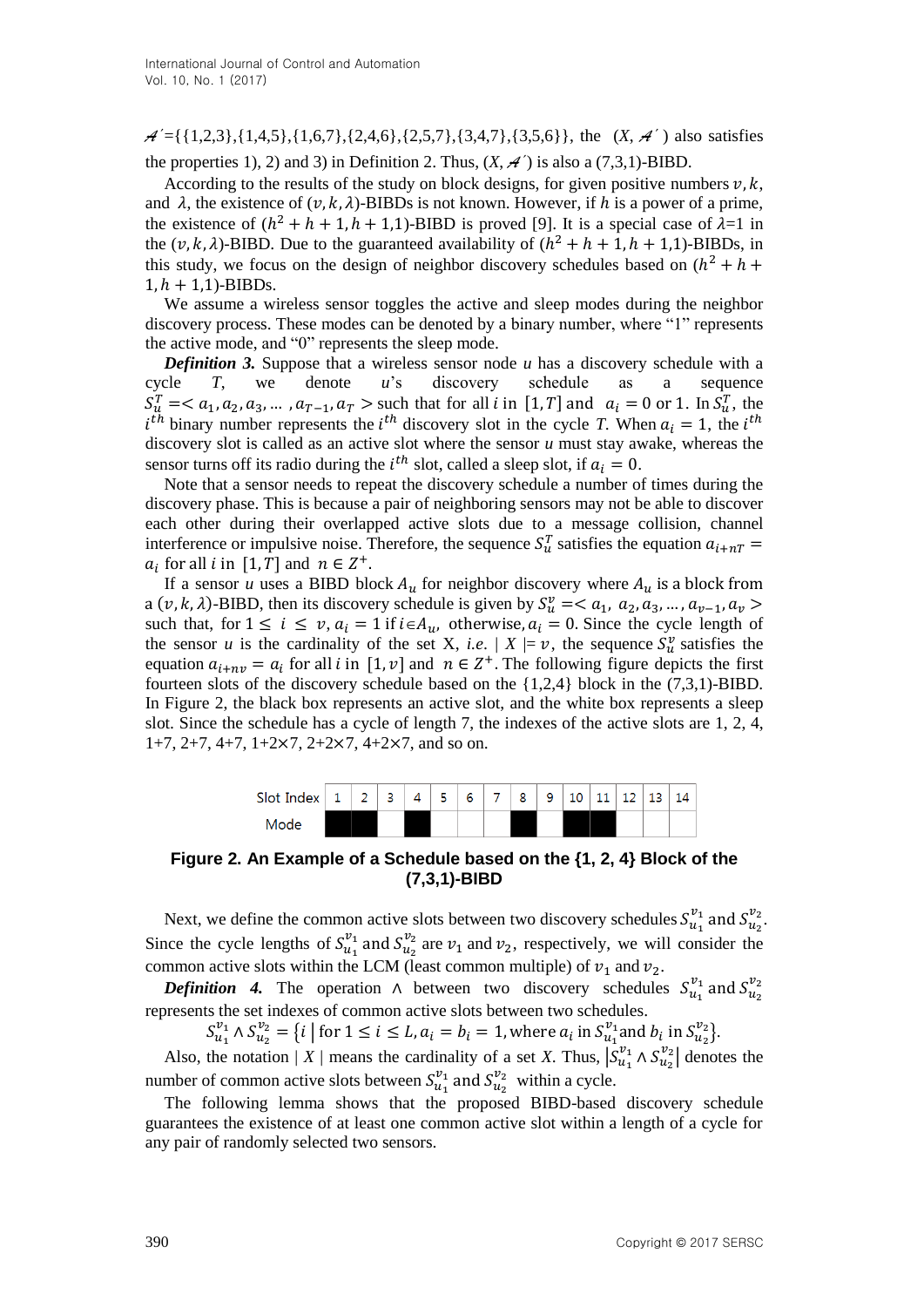*Lemma 1.* Let  $(X, A)$  be a symmetric  $(v, k, \lambda)$ -BIBD. Let  $A_i$  and  $A_j$  be two different blocks in A. Let  $S_{u_i}^v$  and  $S_{u_i}^v$  be two discovery schedules derived from the block  $A_i$  and  $A_i$ , respectively. Then the schedule  $S_{u_i}^v$  and  $S_{u_i}^v$  have  $\lambda$  common active slots;  $|S_{u_i}^v \wedge S_{u_i}^v| = \lambda$ .

Proof. Since the two  $A_i$  and  $A_j$  blocks in the symmetric  $(v, k, \lambda)$ -BIBD, by the theorem 1.1.4. in [9],  $A_i$  and  $A_j$  have  $\lambda$  common elements. It means that the schedules  $S_{u_i}^v$  and  $S_{u_i}^v$  have  $\lambda$  common active slots. Therefore, we can get  $|S_{u_i}^v \wedge S_{u_i}^v|$  =  $\lambda$ .

The BIBD-based NDP protocol is proved to be an optimal solution for neighbor discovery in wireless sensor networks with a symmetric duty cycle [5]. However, BIBDbased NDPs have a limitation in applying the method for asymmetric WSNs. As shown in Figure 3, two sensor nodes,  $u_1$  and  $u_2$ , have no common active slot. The sensor node  $u_1$ uses the {1,2,4} block in the (7,3,1)-BIBD, *i.e.*  $S_{u_1}^7 = \{1,1,0,1,0,0,0\}$ , and  $u_2$  is based on the  $\{3,6,7,12,14\}$  block in the  $(21,5,1)$ -BIBD, i.e.  $S_{u_2}^{21} = \{0, 0, 1, 0, 0, 1, 1, 0, 0, 0, 0, 1, 0, 1, 0, 0, 0, 0, 0, 0, 0\}$ . Since the 7 is a factor of 21, this pattern repeats infinitely. Therefore, there is no chance that two neighboring sensors  $u_1$  and  $u_2$ discover each other since there is no common active slot between  $S_{u_1}^7$  and  $S_{u_2}^{21}$ .



**Figure 3. An Example of Two Asymmetric BIBD-based Schedules without any Common Active Slot**

The proposed Exclusive OR-based NDP combines two different blocks selected from  $(v, k, \lambda)$ -BIBD designs where *v* is the length of the block, *k* is the number of active slots in each block, and  $\lambda$  is the number of common active slots between a pair of blocks. In [14, 15], it was shown that  $(v, k, \lambda)$ -BIBD cannot support asymmetric duty cycle. In order to solve this problem, we propose the new NDP method that combines several  $(v, k, \lambda)$ -BIBD blocks using a bitwise exclusive OR (XOR) operation.

**Definition 5.** Let A and B be blocks selected from  $(v_1, k_1, \lambda_1)$ -BIBD and  $(v_2, k_2, \lambda_2)$ -BIBD, respectively. Assume  $S_{u_a}^{v_1}$  and  $S_{u_b}^{v_2}$  are the discovery schedules generated from the blocks *A* and *B*, respectively. The Exclusive OR-based schedule  $S_{u_1}^{v_1} \oplus S_{u_2}^{v_2}$  is defined by a sequence  $S_{u_1}^{v_1} \oplus S_{u_2}^{v_2} = \langle a_1 \oplus b_1, a_2 \oplus b_2, a_3 \oplus b_3, ..., a_{L-1} \oplus b_{L-1}, a_L \oplus b_L \rangle$ , where for  $1 \le i \le L$ ,  $a_i$  in  $S_{u_i}^{v_1}$  and  $b_i$  in  $S_{u_i}^{v_2}$ , the notation  $\bigoplus$  is the logical XOR operation, and L is the least common multiple (LCM) of  $v_1$  and  $v_2$ .

Figure 4 shows the Exclusive OR-based block combination of (7,3,1)-BIBD and (3,2,1)- BIBD.



**Figure 4. An Example of the Exclusive OR-based Block Combination**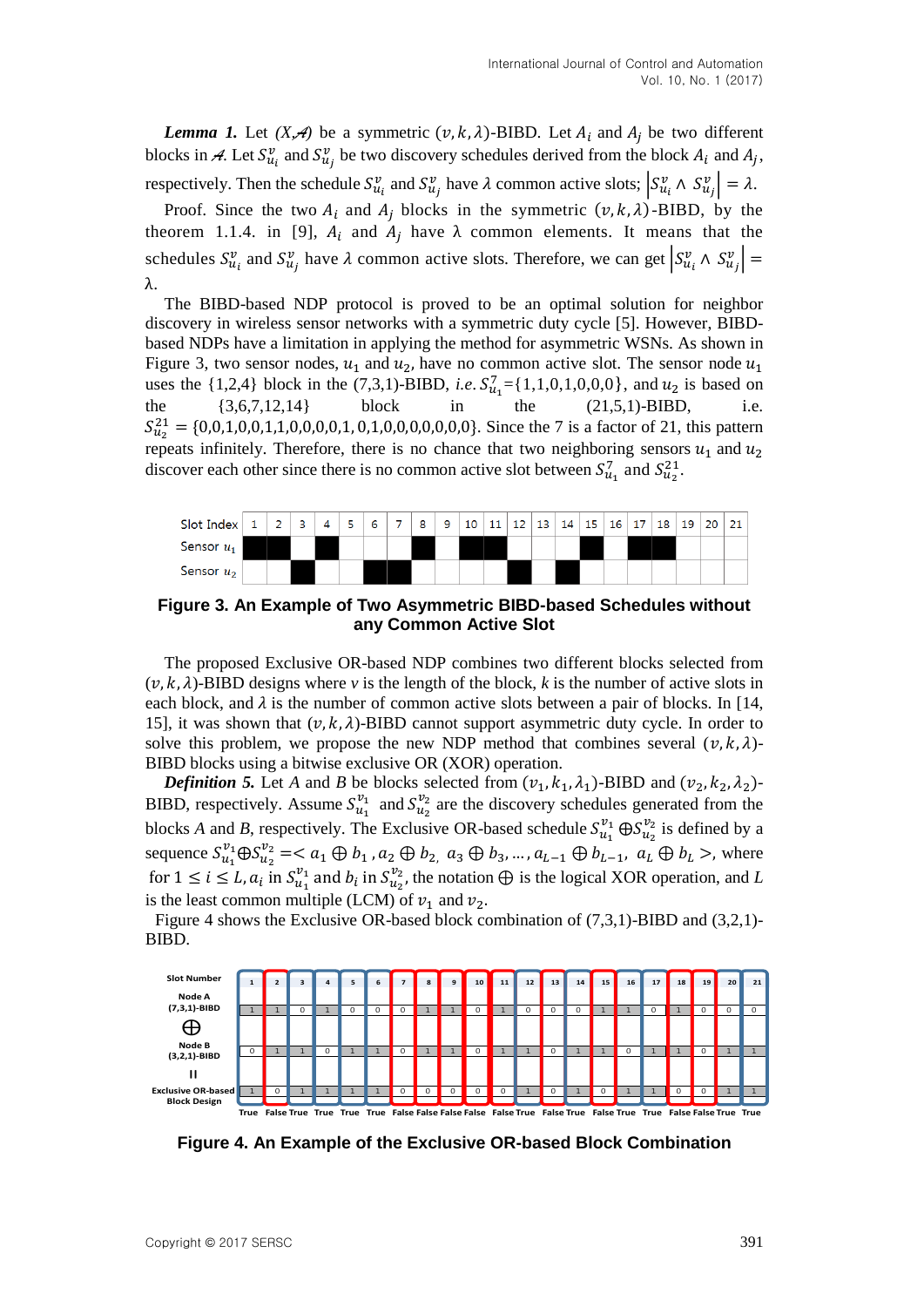International Journal of Control and Automation Vol. 10, No. 1 (2017)

If two sensor nodes use the Exclusive OR-based NDP generated using the  $\oplus$  operation shown in Definition 5, they must have common active slots. Next Theorem guarantees the existence of common active slots when sensor nodes use the proposed exclusive ORbased NDP.

**Theorem 1.** Let A and B be blocks from two different  $(v_1, k_1, \lambda_1)$  -BIBD and  $(v_2, k_2, \lambda_2)$ -BIBD, respectively. If  $S_{u_1}^{v_1}$  and  $S_{u_2}^{v_2}$  are the schedules generated from the blocks A and B, respectively, then  $|S_{u_1}^{v_1} \wedge (S_{u_2}^{v_1} \oplus S_{u_2}^{v_2})| \ge 1$ .

Proof. Since  $v_1$  and  $v_2$  are different integers, without loss of generosity, we can assume that  $v_2 = \max\{v_1, v_2\}$ . Since  $v_2$  is greater than  $v_1, k_2$  is greater than  $k_1$ . It denotes that the number of active slots in  $u_1$  is greater than the number of active slots of in  $u_2$  within *L*, where the *L*=*LCM*( $v_1$ ,  $v_2$ ). Thus, there are some *i* in  $1 \le i \le L$  such that where  $a_i \in S_{u_i}^{v_1}$ , and  $b_i = 0$ , where  $b_i \in S_{u_i}^{v_2}$ . Therefore,  $i \in S_{u_i}^{v_1} \wedge (S_{u_i}^{v_1} \oplus S_{u_i}^{v_2})$ . As a result, we know that  $|S_{u_1}^{v_1} \wedge (S_{u_2}^{v_1} \oplus S_{u_3}^{v_2})| \ge 1$ . It means that any discovery schedule derived from the  $(v_1, k_1, \lambda_1)$ -BIBD  $(\overline{S}_{u_1}^{v_1})$  and any schedule generated by combining two schedules  $S_{u_1}^{v_1}$  and  $S_{u_2}^{v_2}$  ( $S_{u_1}^{v_1} \oplus S_{u_2}^{v_2}$ ) have at least one common active slot within the period L.

## **4. Simulation Study**

In order to compare the performance of our proposed NDP with other previously known NDPs, we have developed a simulation environment using TOSSIM [20]. The following protocols were implemented for the performance comparison; the OR-based NDP [14], U-Connect [5], Disco [3], and Todis [19]. For the configurations of the simulation environment, we assume 50 sensors are randomly spread over a  $100m \times$ 100m sending field. For communication between sensors, the CC2420 radio modules with 2.4 GHz [21] were adapted for this study, and the log-distance path loss model [22] was used for the radio propagation model. We assume the length of each discovery slot is 15 milliseconds, and a sensor node wakes up and exchanges discovery messages asynchronously at the beginning of its discovery slot. The simulation configuration parameters are summarized in Table 1.

| Properties                          | Values                                       |  |  |
|-------------------------------------|----------------------------------------------|--|--|
| <b>Network Topology</b>             | Random topology                              |  |  |
| <b>Experimental Area</b>            | $(100m \times 100m)$ field                   |  |  |
| Radio Module                        | <b>CC1000</b>                                |  |  |
| The number of sensors               | 50                                           |  |  |
| Event Trigger Time                  | 15 <sub>ms</sub>                             |  |  |
| <b>Energy Calculator Module</b>     | PowerTOSSIM Module                           |  |  |
| Link Layer Model                    | <b>USC Link Model</b>                        |  |  |
| <b>Channel Access Scheme</b>        | CSMA/CA                                      |  |  |
| Radio Propagation Model             | Log-Distance Path Loss Model                 |  |  |
| <b>Neighbor Discovery Protocols</b> | OR, U-Connect, Exclusive OR, Disco,<br>Todis |  |  |

**Table 1. Configurations of the Simulation Environment**

To consider an asymmetric sensor network where each sensor picks its duty cycle independently, we define a variable R as a ratio of the high duty cycle over the low duty cycle in the networks [5]. For example, if there are two groups of sensors operating at 10% duty cycle and 5% duty cycles, the ratio R is  $10\%/5\% = 2$ . The simulation scenarios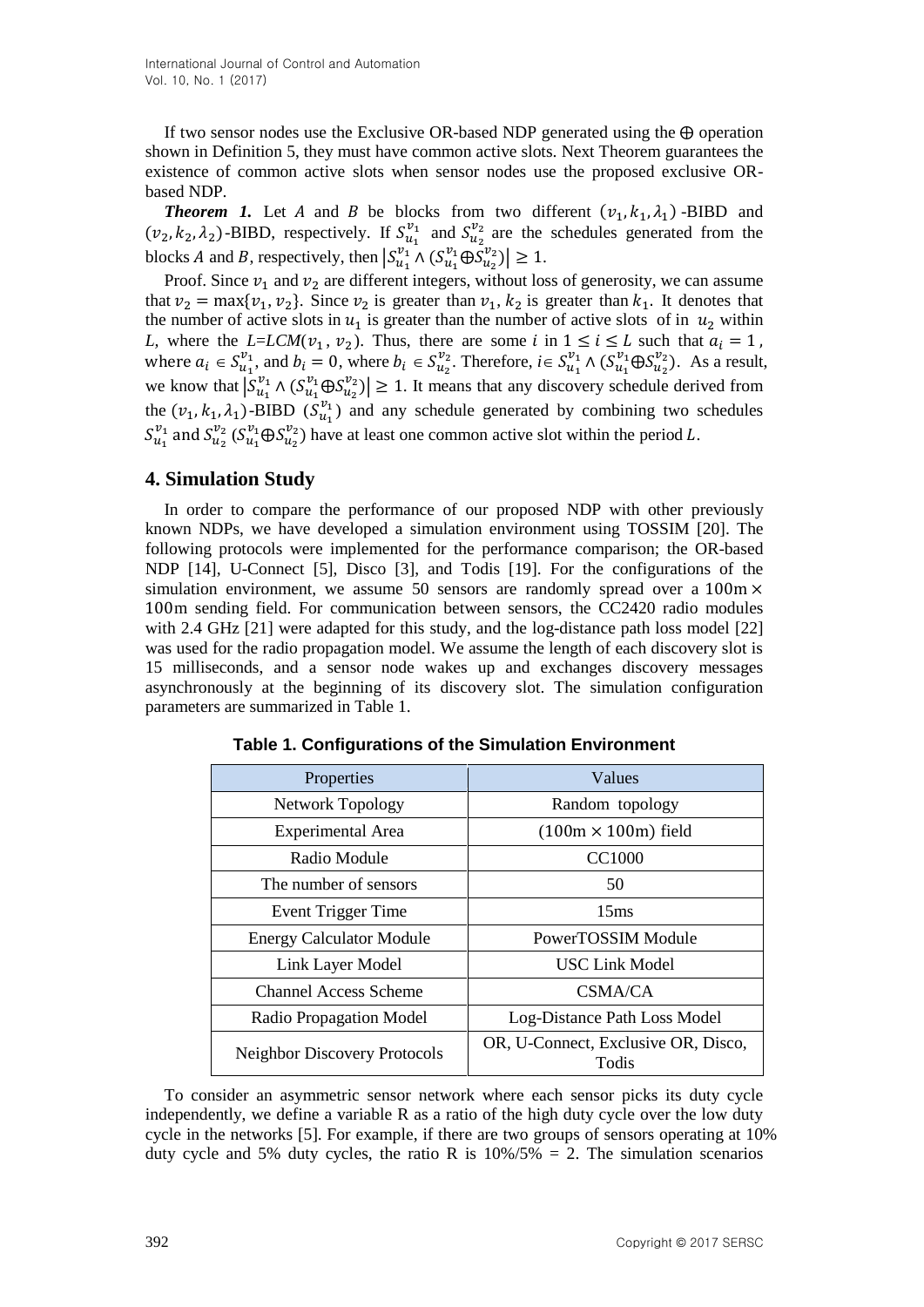include four different R values varying from 1 to 10;  $R=1$  (all 10% duty cycles),  $R=2$  (10%) vs. 5% duty cycles),  $R=5$  (10% vs. 2% duty cycles), and  $R=10$  (10% vs. 1% duty cycles). In this study, we consider two performance metrics; latency and energy consumption. Latency of a sensor is the amount of time taken until the last neighbor sensor is discovered. Energy consumption is the amount of energy consumed during the entire neighbor discovery phase.

| Protocol         | $R=1$   | $R=2$     | $R = 5$    | $R=10$       |
|------------------|---------|-----------|------------|--------------|
| Exclusive        | (91,10) | (91,10)   | (91,10)    | (91,10)      |
| <b>OR</b>        | (91,10) | (381, 56) | (2451,310) | (9507, 1125) |
| OR-based         | (91,10) | (91,10)   | (91,10)    | (91,10)      |
|                  | (91,10) | (381, 37) | (2451,67)  | (9507, 117)  |
| Disco            | (17,23) | (17,23)   | (17,23)    | (17,23)      |
|                  | (17,23) | (37, 43)  | (93, 103)  | (197, 199)   |
| <b>U-Connect</b> | (13,13) | (13,29)   | (13,73)    | (13, 149)    |
| Todis            | $n=29$  | $n=29$    | $n=29$     | $n=29$       |
|                  | $n=29$  | $n = 59$  | $n=149$    | $n=299$      |

**Table 2. Parameters of the Discovery Schedule**

Table 2 shows the parameters of the discovery schedules for the NDPs included in the study. For the Exclusive-OR and the OR-based NDPs, the two values within the parentheses in the table denote the total schedule length  $\nu$  and the number of active slots  $k$ . For Disco and U-Connect, the values within the parentheses represent two prime numbers selected for the discovery schedules. For Toids is triple odd number based NDP, the *n*  means the middle integer among the three odd integers.

Through the simulation study, we compare the performance of various NDPs in terms of the maximum and average latencies. According to the results shown in Figure 6, Block-based NDPs clearly outperform the Prime-based NDPs such as Disco, U-Connect, and Todis. In particular, a Block-based NDP stably finds neighbors within a total length of one cycle, but Prime-based NDPs occasionally experience extremely long discovery latency. The experimental results shown in Figure 6 confirm that the Exclusive OR-based NDP outperforms other NDPs in terms of latency, and the performance gab between the proposed approach and other NDPs increases as the R value increases. In particular, when R is 10, the worst-case latency of Disco is 688.5575s and that of the Exclusive OR-based NDP is 137.2932s. Thus, the worst-case discovery latency of the proposed NDP is only 20% of the maximum latency of Disco. When  $R = 10$ , the measured average discovery latency of the Exclusive OR-based and Disco are 23.07s and 69.08s respectively; note that the average latency of Disco is about three times longer than that of the proposed method.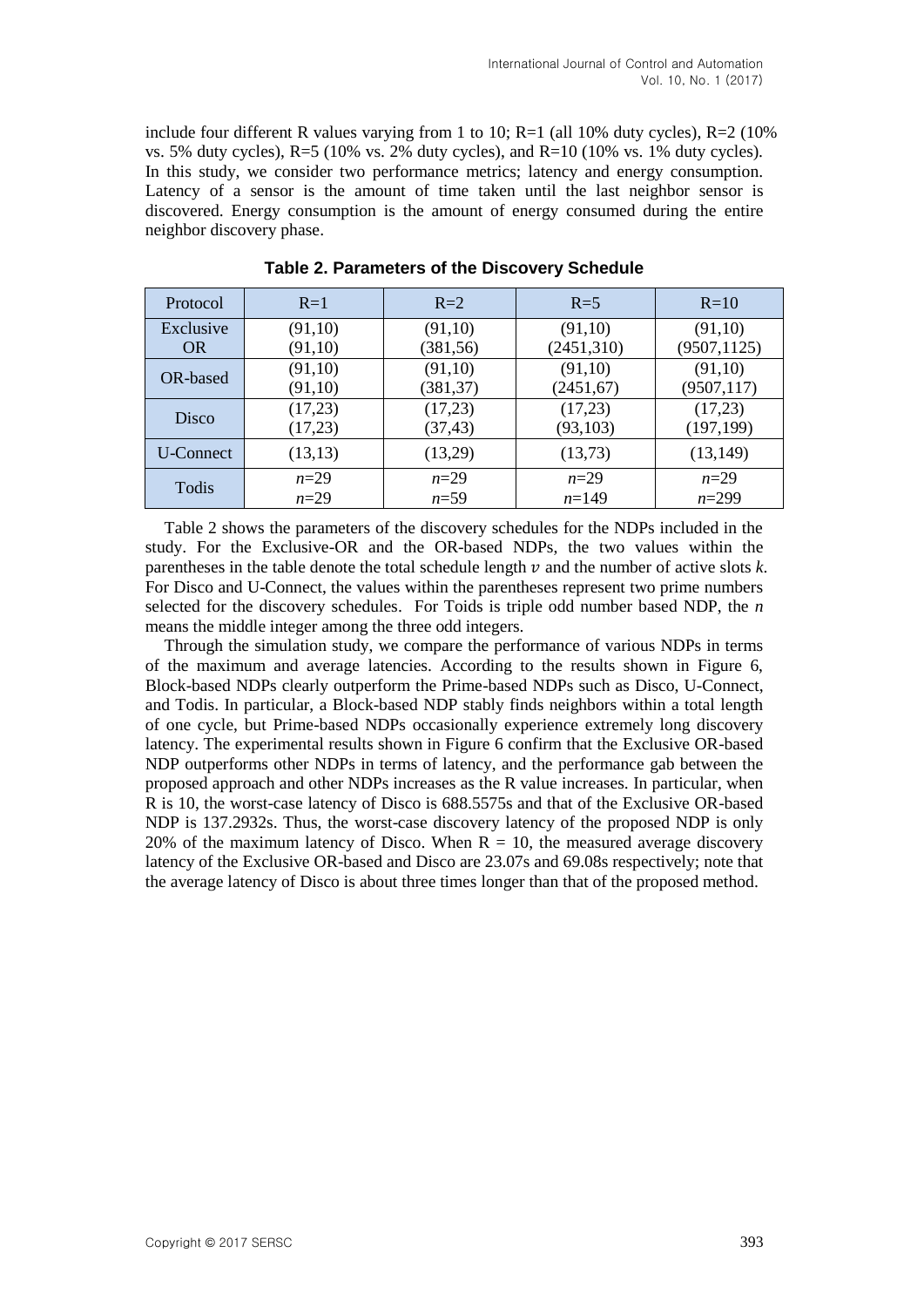

**Figure 6. Average and Max Latency each Duty Cycle in Asymmetric Scenarios**

The trends of the measured energy consumption are similar to the measured latency variations. This is because the energy consumption is the total energy use of a sensor until the sensor finds all neighbors. For example, if one sensor does not find all neighboring nodes, it continually sends a discovery message to their neighbors. These periodic transmissions of discovery messages for the entire duration of the discovery phase may result in a significant amount of energy consumption. Similarly, for an NDP with a short latency, each sensor spends a relatively small quantity of energy. The number of active slots within a cycle is an important factor of defining the energy consumption of sensors. If all NDPs have the same duty cycle, then NDPs with the shortest total length will be better than other NDPs in terms of latency and energy consumption.

The simulation results shown in Figure 7 demonstrate that the Exclusive OR-based NDP can significantly reduce energy consumption during the neighbor discovery phase, and prolong the lifetime of sensors by reducing the energy consumption in neighbor discovery. When R is 10, the energy consumption of the Exclusive OR-based NDP is up to 35% less than that of the OR-based NDP. Note that the maximum energy consumptions of the OR-based and the Exclusive OR-based NDPs are 995.0386 mJ and 639.0833 mJ, respectively.



**Figure 7. Max and Average Energy Consumption each Duty Cycle in Asymmetric Scenarios.**

Based on the experimental results shown above, we conclude that the Exclusive ORbased NDP is clearly outperforming other NDPs included in the study.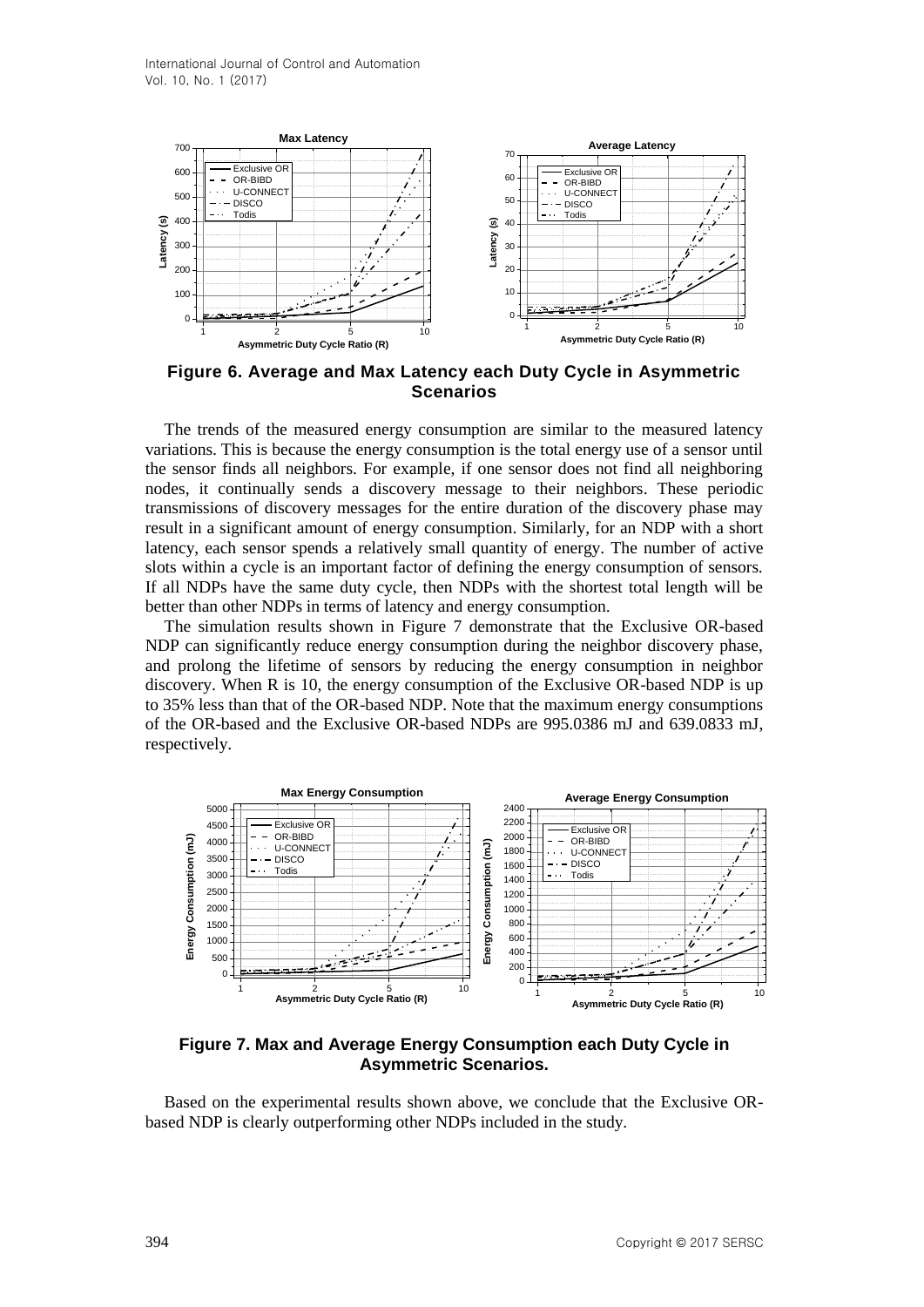## **5. Conclusion**

In the applications of IoT, sensor nodes need to use a good neighbor discoveryscheduling scheme because they frequently have to find their neighbors to exchange packets. In particular, IoT sensor nodes may use a tiny battery which has a limit power resource, and the physical network topology may change rapidly and unpredictably due to node failures, battery exhaustion, new deployment, or moving out of range. Therefore, in a typical IoT application, each node needs to update its neighbor list periodically, and the design and development of energy-efficient neighbor discovery protocols is a critical building block of a successful implementation of IoT applications.

In this paper, we proposed a new combinatorial block design based NDP called an Exclusive OR-based NDP, in order to address asymmetric neighbor discovery problem in sensor networks. The proposed method reduces the number of active slots of the ORbased NDP without extending the length of the discovery cycle. The experimental results shown in Section 4 clearly demonstrate that the superiority of the proposed approach over other NDPs in the literatures such the OR-based NDP, U-Connect, Disco, and Todis.

## **Acknowledgments**

This research was supported by Basic Science Research Program through the National Research Foundation of Korea (NRF) funded by the Ministry of Education, Science and Technology (NRF-2015R1D1A1A01058786).

# **References**

- [1] K. Han, J. Luo, Y. Liu and A.V. Vasilakos, "Algorithm Design for Data Communications in Duty-Cycled Wireless Sensor Networks: A Survey", IEEE Communications Magazine, vol. 51, no. 7, **(2013)**, pp.107-113.
- [2] W. Sun, Z. Yang, X. Zhang and Y. Liu, "Energy-Efficient Neighbor Discovery in Mobile Ad Hoc and Wireless Sensor Networks: A Survey", IEEE Communications Surveys & Tutorials, vol.16, no. 3 **(2014)**, pp.1448-1459.
- [3] P. Dutta and D. Culler, "Practical Asynchronous Neighbor Discovery and Rendezvous for Mobile Sensing Applications", Proceedings of the 6th ACM Conference on Embedded Network Sensor Systems, **(2008)**, pp.71-84.
- [4] J. R. Jiang, Y.C. Tseng, C.S. Hsu and T.H. Lai, "Quorum-based Asynchronous Power-saving Protocols for IEEE 802.11 Ad Hoc Networks", Mobile Networks and Applications, vol. 10, no.1 **(2005)**, pp.169- 181.
- [5] A. Kandhalu, K. Lakshmanan, and R. Rajkumar, "U-connect: A Low-Latency Energy-efficient Asynchronous Neighbor Discovery Protocol," Proceedings of the 9th ACM/IEEE International Conference on Information Processing in Sensor Networks, **(2010)**, pp.350-361.
- [6] M.J. McGlynn and S.A. Borbash, "Birthday Protocols for Low Energy Deployment and Flexible Neighbor Discovery in Ad Hoc Wireless Networks", Proceedings of the 2nd ACM International Symposium on Mobile Ad Hoc Networking & Computing, **(2001)**, pp.137-145.
- [7] Y.C. Tseng, C.S. Hsu and T.Y. Hsieh, "Power-Saving Protocols for IEEE 802.11-based Multi-Hop Ad Hoc Networks", Proceedings of the 21Annual Joint Conference of the IEEE Computer and Communications Societies, **(2002)**, pp.200-209.
- [8] R. Zheng, J.C. Hou and L. Sha, "Optimal Block Design for Asynchronous Wake-Up Schedules and Its Applications in Multihop Wireless Networks", IEEE Transactions on Mobile Computing, **(2006)**, pp.1228-1241
- [9] I. Andreson, "Combinatorial designs and Tournaments", Clarendon Press Oxford Science Publication, **(1997)**.
- [10] P. Levis, N. Lee, M. Welsh and D. Culler, "TOSSIM: Accurate and Scalable Simulation of Entire TinyOS Applications", Proceedings of the 1st International Conference on Embedded Networked Sensor Systems, **(2003)**, pp.126-137.
- [11] E. Perla, A.O. Cathain, R.S. Carbajo, M. Huggard and C.M. Goldrick, "PowerTOSSIM Z: Realistic Energy Modelling for Wireless Sensor Network Environments", Proceedings of the 3nd ACM Workshop on Performance Monitoring and Measurement of Heterogeneous Wireless and Wired Networks, **(2008)**, pp.35-42.
- [12] CC2420, http://inst.eecs.berkeley.edu/~cs150/Documents/CC2420.pdf.
- [13] USC Topology, http://www.tinyos.net/tinyos-2.x/doc/html/tutorial/usc-topologies.html.